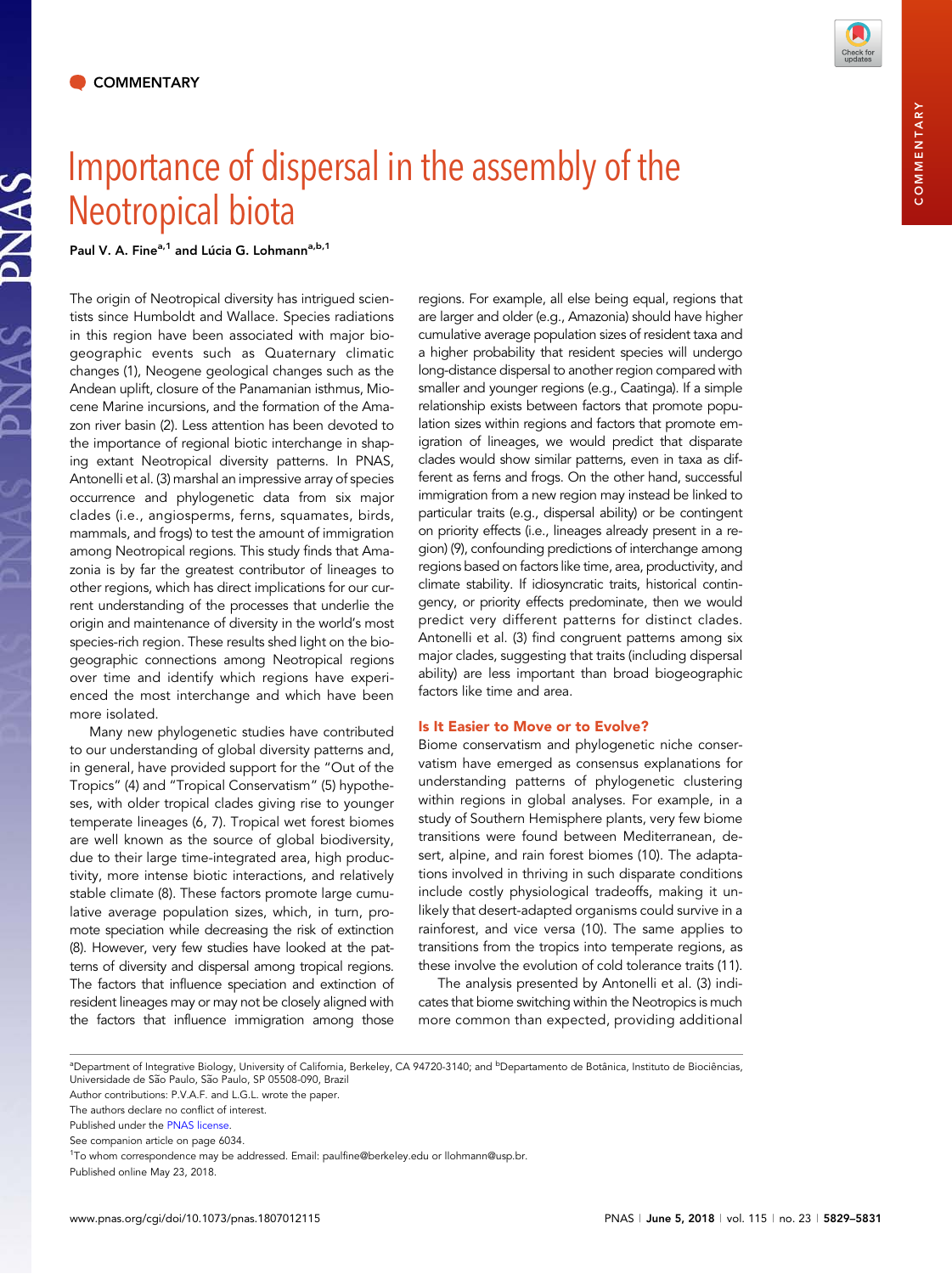

# **Time**

Fig. 1. Current and potential past distributions of South American tropical forest based on speleothem data (12). Dark green shows extant tropical forests, and light green shows possible forest corridors at different times. Arrows on the maps indicate possible dispersal routes between the Atlantic Forest and the Amazon, while the x-axis indicates the time sequence suggested by various authors (e.g., refs. 19 and 20). Southern forest corridors are thought to have been more stable and to have lasted longer (∼50 kya), while the more recent northern corridor is thought to have been less stable and to have lasted for a shorter time (5-10 kya) (12). Adapted with permission from ref. 12, Springer [Nature](https://www.nature.com/ncomms/): Nature [Communications](https://www.nature.com/ncomms/), copyright (2013).

support for the idea that it is easier to move than to evolve (11). One important take away here is to consider the appropriate spatial scale to best evaluate biome conservatism. Antonelli et al. (3) focus on the Neotropics and compare dispersal among bioregions that experience less extreme differences in temperature and rainfall than those associated with immigration between tropical and temperate regions, for instance. Furthermore, microhabitats and microclimates in dry habitats like gallery forest around rivers can sustain forest-adapted lineages in dry regions. Interestingly, Antonelli et al. (3) found that drought-adapted lineages are more likely to evolve from wet-adapted lineages than vice versa, with few transitions being observed from dry biomes to wet regions such as the Amazon and the Atlantic forest. The dynamic nature of forest expansion and contraction at different times in the past (12, 13) has contributed to complex patterns of interchange of wet-adapted vs. dry-adapted taxa earlier in time, causing strong selective pressures for some wet-adapted lineages to evolve drought tolerance (14). It is possible that some wet-forest taxa might have evolved key traits associated with survival in dry microhabitats within wet regions before their immigration into dry regions. Future analyses considering traits and specifically evaluating the rates of character evolution and dispersal in the Neotropics would allow for an explicit test of this hypothesis.

## Tempo and Mode of Regional Biotic Interchanges

Antonelli et al. (3) find that about half of the dispersal events among regions are between biomes with contrasting climates and vegetation cover (i.e., wet Amazonian forests and dry Brazilian Cerrado). Consistent directionality of biotic interchange was recovered across taxonomic groups, although no general temporal pattern was found. If wind direction, past climates, and vegetation types were stable for geologically relevant periods of time, one would expect to find biases in the predominant direction of passive dispersal despite lineage-specific differences in dispersal and establishment capability. Past climatic reconstructions suggest that climate has strongly varied over geological time in Eastern and Western Amazonia, with more intense drying in the East (12). These reconstructions have direct implications for past vegetation cover and suggest that more stable and longer-lasting forest corridors connected the Amazon and the Atlantic Forest through the south, while less stable and shorter-lasting forest corridors connected these biomes in the north (12) (Fig. 1).

The fact that the extent of tropical forest cover may have been spatially and temporally dynamic in different parts of the Neotropics may help explain the lack of generalities found in terms of the timing of biotic interchanges. This lack of relationship may be associated with the fact that biotic exchanges across biomes likely occurred through different routes that may have been more widely used at different times. Connections between the Amazon and the Atlantic Forest, for instance, likely occurred through three different forest corridors (i.e., north, central, and south corridors; Fig. 1) that connected these biomes at very different windows of time (12, 15, 16). Therefore, lumping of all of the transitions between any two biomes without considering past forest corridors and the actual route of the transitions obscures finer scale temporal patterns of dispersal. Dynamic global vegetation models based on geobiochemistry and ecophysiology interpreted in the light of pollen core data are allowing for robust paleovegetation reconstructions (17). Moreover, empirical studies and statistical modeling offer new insights into dispersal dynamics, especially with respect to propagule characteristics and distance effects (18).

### The Importance of Sampling in Historical Biogeography

It is important to consider that the phylogenies included in the analysis by Antonelli et al. (3) include a small percentage of all species from each clade, making one wonder how increased sampling within clades might change the overall patterns observed. In other words, as noted by the authors themselves, the high number of shifts in major biome types could be partially accounted for by the large taxonomic and geographic scale of this analysis (3). Moreover, most phylogenies only contain extant species and do not account for extinct taxa. Despite the difficulties